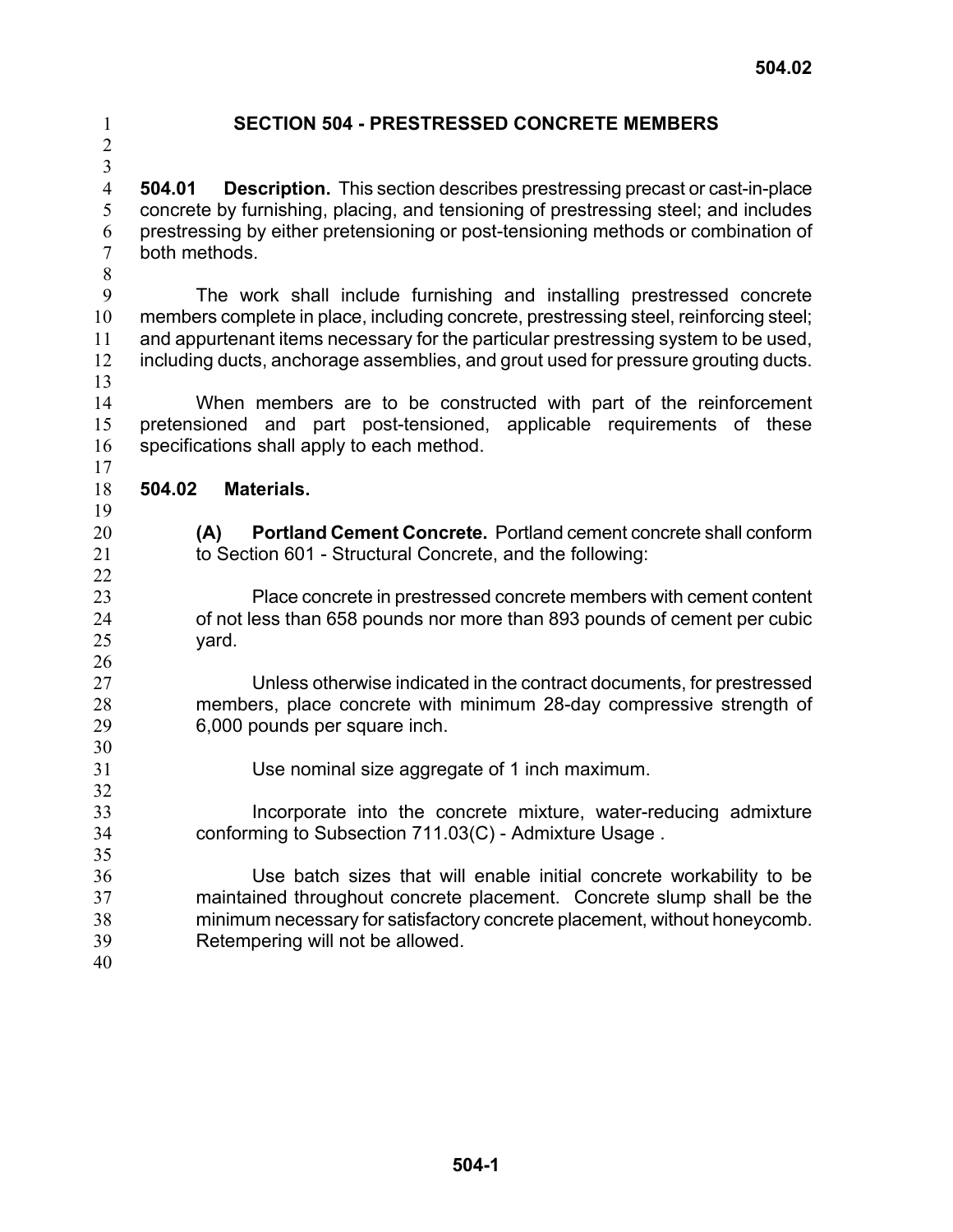| 40       |                                                                       |       |                                                                     |                                                                                                      |        |
|----------|-----------------------------------------------------------------------|-------|---------------------------------------------------------------------|------------------------------------------------------------------------------------------------------|--------|
| 41       |                                                                       | (B)   | <b>Other Materials.</b>                                             |                                                                                                      |        |
| 42       |                                                                       |       |                                                                     |                                                                                                      |        |
| 43       |                                                                       |       | <b>Reinforcing Steel</b>                                            |                                                                                                      | 709.01 |
| 44       |                                                                       |       |                                                                     |                                                                                                      |        |
| 45       | <b>Prestressing Steel</b>                                             |       |                                                                     | 709.03                                                                                               |        |
| 46       |                                                                       |       |                                                                     |                                                                                                      |        |
| 47       | Admixtures                                                            |       |                                                                     | 711.03                                                                                               |        |
| 48       |                                                                       |       |                                                                     |                                                                                                      |        |
| 49       |                                                                       | Water |                                                                     |                                                                                                      | 712.01 |
| 50       |                                                                       |       |                                                                     |                                                                                                      |        |
| 51       | 504.03                                                                |       | <b>Construction.</b>                                                |                                                                                                      |        |
| 52       |                                                                       |       |                                                                     |                                                                                                      |        |
| 53       |                                                                       | (A)   | General.                                                            |                                                                                                      |        |
| 54       |                                                                       |       |                                                                     |                                                                                                      |        |
| 55       |                                                                       |       | (1)                                                                 | <b>Design.</b> Design, fabricate, and erect prestressed members in                                   |        |
| 56<br>57 |                                                                       |       |                                                                     | accordance with AASHTO LRFD Bridge Design Specifications,<br>including the latest interim revisions. |        |
| 58       |                                                                       |       |                                                                     |                                                                                                      |        |
| 59       |                                                                       |       |                                                                     | For girders, alternative design may be submitted using                                               |        |
| 60       |                                                                       |       |                                                                     | pretensioning or post-tensioning methods, or a combination of these                                  |        |
| 61       |                                                                       |       | methods.                                                            | Do not make changes in prestressing force and                                                        |        |
| 62       |                                                                       |       |                                                                     | prestressing force centroid unless accepted by the Engineer.                                         |        |
| 63       |                                                                       |       |                                                                     | Changes in cross section of girder will not be permitted. If design                                  |        |
| 64       |                                                                       |       |                                                                     | uses post-tensioning exclusively, use end block with minimum length                                  |        |
| 65       |                                                                       |       | equal to depth of girder, at each end of girder. If design uses     |                                                                                                      |        |
| 66       |                                                                       |       | combination of pretensioning and post-tensioning, end blocks may be |                                                                                                      |        |
| 67       |                                                                       |       |                                                                     | required, subject to stress requirements.                                                            |        |
| 68       |                                                                       |       |                                                                     |                                                                                                      |        |
| 69       |                                                                       |       |                                                                     | Do not make changes in size, spacing, or shape of reinforcing                                        |        |
| 70       | steel. Increasing or rearranging reinforcing steel in ends of members |       |                                                                     |                                                                                                      |        |
| 71       |                                                                       |       |                                                                     | may be accepted, as required by prestressing method.                                                 |        |
| 72       |                                                                       |       |                                                                     |                                                                                                      |        |
| 73       |                                                                       |       |                                                                     | Compute quantity of prestressing steel to be furnished for                                           |        |
| 74       | post-tensioning on basis that maximum tensile stress in prestressing  |       |                                                                     |                                                                                                      |        |
| 75       | steel at jacking end, regardless of actual jacking stress, shall not  |       |                                                                     |                                                                                                      |        |
| 76       |                                                                       |       |                                                                     | exceed 70 percent of specified minimum ultimate tensile strength of                                  |        |
| 77<br>78 |                                                                       |       | prestressing steel.                                                 |                                                                                                      |        |
| 79       |                                                                       |       |                                                                     | Working force and working stress are defined as the force and                                        |        |
| 80       |                                                                       |       |                                                                     | stress remaining in prestressing steel after losses. Losses include the                              |        |
| 81       |                                                                       |       | following:                                                          |                                                                                                      |        |
| 82       |                                                                       |       |                                                                     |                                                                                                      |        |
| 83       |                                                                       |       | (a)                                                                 | Creep and shrinkage of concrete.                                                                     |        |
| 84       |                                                                       |       |                                                                     |                                                                                                      |        |
| 85       |                                                                       |       | (b)                                                                 | Elastic compression of concrete.                                                                     |        |
| 86       |                                                                       |       |                                                                     |                                                                                                      |        |
| 87       |                                                                       |       | (c)                                                                 | Steel relaxation.                                                                                    |        |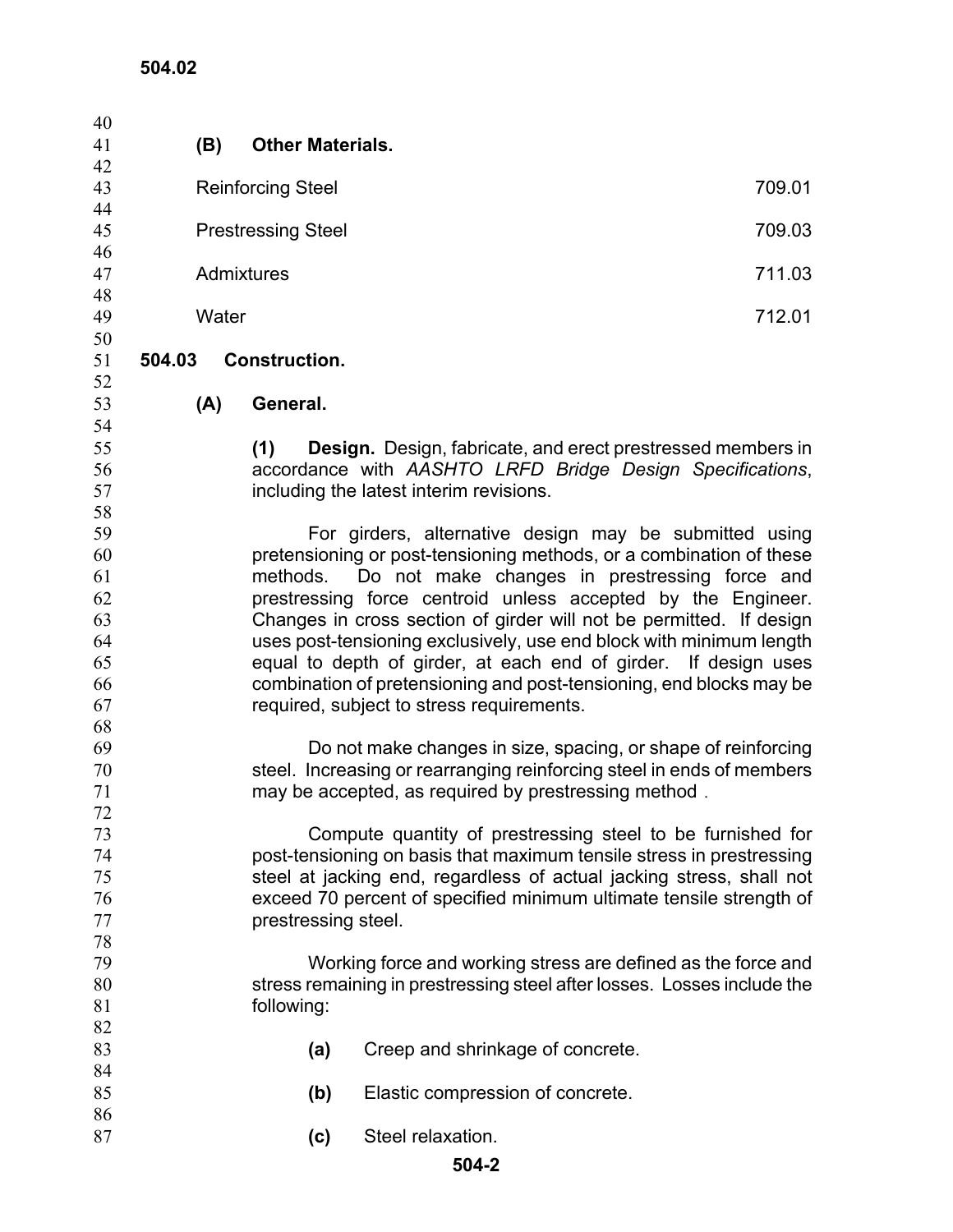**(d)** Losses in post-tensioned prestressing steel due to sequence of stressing, friction, and take up of anchorages.

**(e)** Other losses peculiar to method or system of prestressing.

For alternative design, submit the following: six copies of preliminary plans and engineering calculations not later than three weeks after contract award; and 10 copies of final plans and engineering calculations at least 20 working days before fabrication.

100 101 102 103 104 105 106 107 108 109 110 Alternative design plans and engineering calculations shall be stamped and signed by a Hawaii Licensed Structural Engineer. Prepare alternative plans on tracings 22-3/4 inches wide by 36 inches long, with 2-inch margin on left side and 1/2-inch margin on other sides. Place title block in lower-right corner, listing project and providing description of sheet contents. Convert alternative design plans into latest version of microstation electronic files that are compatible with the State format. Submit tracings with Engineer's stamp and signature, and electronic files after final acceptance. Tracings and electronic files, once submitted, become property of the State.

**(2) Shop Drawings.** Prior to casting prestressed members, submit 10 copies of shop drawings, including complete outline and details of the following: prestressing method; materials; pattern of prestressing steel; equipment proposed for use in prestressing operations; elongation calculations; sequence of stressing and releasing; complete specifications and details of prestressing steel and anchoring devices; anchoring stresses; type of enclosures; and other data for prestressing operation. Prestressing operation includes proposed arrangement of prestressing steel in members, pressuregrouting materials, and equipment. Obtain shop drawing acceptance prior to casting.

**(3) Prestressing Operations Personnel.** In lieu of a PCI-certified plant, obtain services of qualified equipment manufacturer's representative to train and guide project personnel in the use of prestressing equipment and materials installation, as necessary to attain required results. Provide a skilled technician, trained and certified by the qualified equipment manufacturer's representative, to supervise prestressing operations. Submit certification of prestressing operations supervisor.

133 134 135 **(4) Electric Welding.** When performing electric welding on or near members containing prestressing steel, attach welding ground directly to steel. Protect prestressing steel from temporary exposure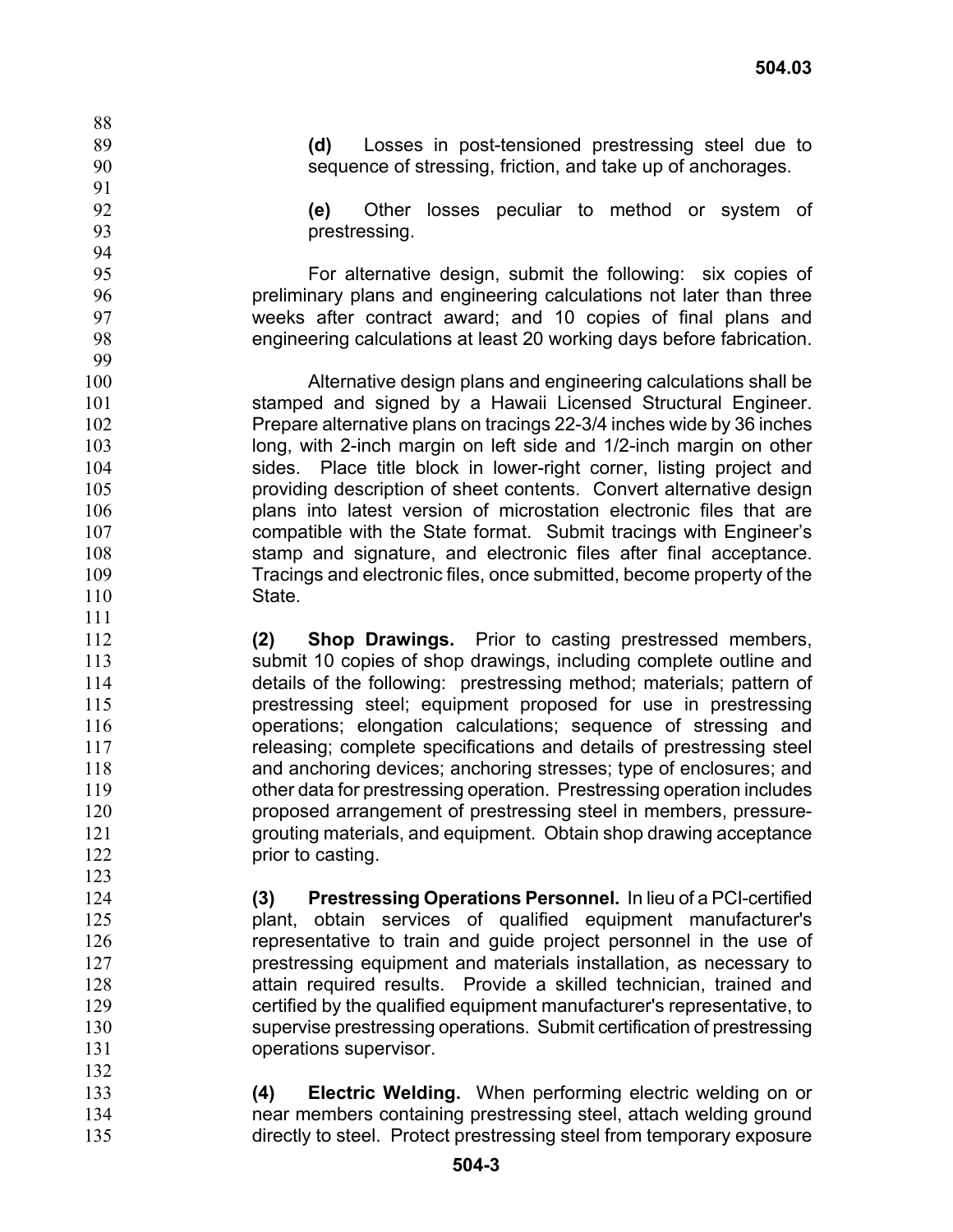to excessive temperatures produced by torches, welding equipment, sparks, or arcing. 136 137 138 139 140 141 142 143 144 145 146 147 148 149 150 151 152 153 154 155 156 157 158 159 160 161 162 163 164 165 166 167 168 169 170 171 172 173 174 175 176 177 178 179 180 181 182 183 **(5) Tolerances.** Fabricate prestressed concrete members to plan dimensions, within tolerances, in accordance with Product Dimension Tolerances, PCI MNL-116, *Manual for Quality Control for Plants and Production of Precast and Prestressed Concrete Products*. Actual acceptance or rejection of members having dimensions outside tolerance limits will depend on how the Engineer believes those dimensional defects would affect structure's strength or appearance. Modify and schedule fabrication of prestressed concrete members such that any increase in camber due to time, creep or other factors shall not cause total camber to exceed maximum camber immediately prior to erection of girders as indicated in the contract documents. Any prestressed concrete member that exceeds maximum camber specified in the contract documents will be rejected. **(6) Form Fabrication.** Tool form fabrication facilities to provide for form construction at sufficient level of accuracy to produce product within required tolerances. Store forms in manner that provides protection from dimensional, surface, and structural damage. After stringing and tensioning, inspect strands for accuracy of alignment and contamination by form release agent or other surface coatings. If contaminated, clean strands using method accepted by the Engineer. For fabrication of precast or prestressed structural products, or both, a Hawaii Licensed Structural Engineer shall design self-stressing forms, bed abutments, and anchorages. Submit information on capacity of each bed and self-stressing form, in terms of allowable prestress force and corresponding center-of-gravity above form base. **(B) Prestressing Equipment.** Tension prestressing steel by hydraulic jacks or other means acceptable to the Engineer. Equip each jack used to stress tendons with either pressure gage or load cell, for determining jacking force. Submit accepted calibration chart for each jack. A qualified laboratory shall calibrate jack and gage as one unit, with cylinder extension in approximate position so that jack will be at final jacking force in accordance with ASTM E 4. If used, calibrate load cell and equip with indicator to determine prestressing force in tendon. Load cell range shall be such that lower 10 percent of manufacturer's rated capacity will not be used in determining jacking force. Submit information as specified in ASTM E 4 at least two weeks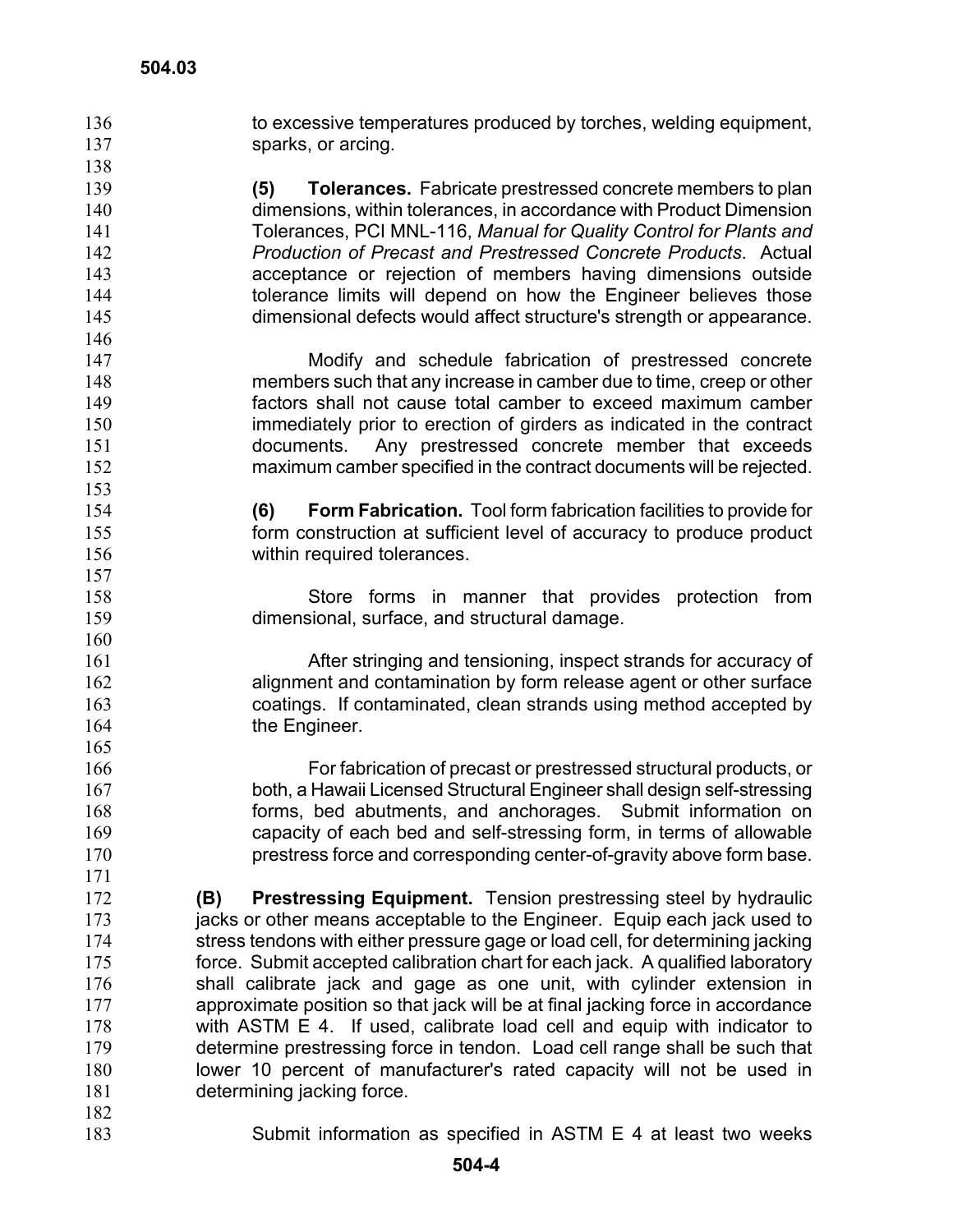- before using each jack. Limit variation of calibration curve to ±5 percent within loading range of jacking unit. Calibrate jacking equipment after each repair and at intervals not exceeding two years for load cell and one year for gage and jack. The Engineer may require recalibration at any time if accuracy of jacking unit is in doubt. 184 185 186 187 188 189 190 191 192 193 194 195 196 197 198 199 200 201 202 203 204 205 206 207 208 209 210 211 212 213 214 215 216 217 218 The Engineer may verify prestressing force with State-furnished load cell. Provide sufficient labor, equipment, and material to install, support, and protect load cell at prestressing tendons and to remove load cell after verification is complete, as ordered by the Engineer. Use pressure gages with indicating dials at least 6 inches in diameter and accuracy in reading of 1 percent or better. Use identical tensioning equipment on each end of the prestressed member when performing non-simultaneous post tensioning at both ends. Seat anchorage cones with hydraulically operated pistons. Take safety measures to prevent accidents due to possible breaking of prestressing steel or slipping of grips during tensioning process. Submit safety plans. **(C) Prestressing Steel.** Protect prestressing steel from physical damage and rust or other corrosion, from time of manufacture until encased in grout or concrete. Prestressing steel that has sustained physical damage or exhibits surface pitting, etching, or other results of corrosion, other than rust stains, will be rejected. Package prestressing steel in containers or shipping forms to protect steel from physical damage and corrosion during shipping and storage. Place corrosion inhibitor that prevents rust or other results of corrosion in package or forms; or incorporate in corrosion inhibitor carrier-type packaging material. Immediately replace or restore to original conditions, any damaged packaging or forms. When permitted by the Engineer, corrosion inhibitor
- 221 222 223 Inhibitor shall have no deleterious effect on steel or concrete or bond strength of steel to concrete. Immediately replace or restore damaged packaging or forms to original conditions.

may be applied directly to steel.

219 220

- Mark shipping package or form clearly to indicate the following:
- **(1)** Package contains high-strength prestressing steel.
- **(2)** Package needs to be handled with care.
- **(3)** Type, kind, and amount of corrosion inhibitor used, including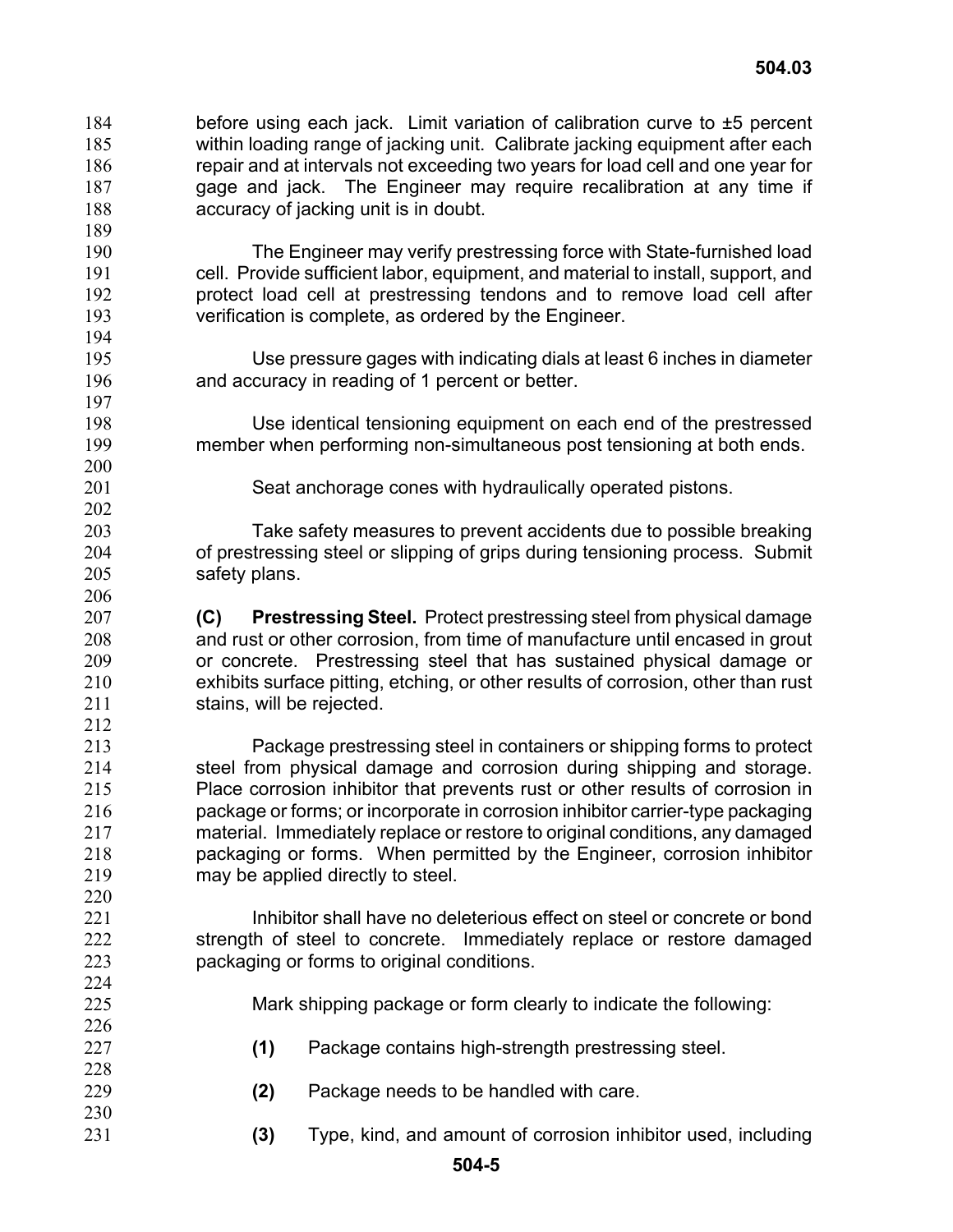- 232 date when placed, safety orders, and instructions for use. 233 234 235 236 237 238 239 240 241 242 243 244 245 246 247 248 249 250 251 252 253 254 255 256 257 258 259 260 261 262 263 264 265 266 267 268 269 270 271 272 273 274 275 276 277 278 When placed in the work before stressing, clean prestressing steel free of oil, dirt, corrosion, scale, and other foreign matter. Continuously protect prestressing steel installed in ducts against rust or other corrosion by means of corrosion inhibitor placed in ducts or applied to prestressing steel in ducts, unless ducts are grouted within 10 days after installation of prestressing steel. Use corrosion inhibitor conforming to specified requirements. Tension prestressing steel by using hydraulic jacks with calibrated pressure gage or load cell, so that force in prestressing steel is not less than value specified on shop drawings accepted by the Engineer. Verify gage or load cell readings with measured elongations. Apply preliminary force to tendons to eliminate take-up in tensioning system before elongation readings are started. Preliminary force shall be between 5 and 25 percent of final jacking force. Mark each strand prior to final stressing to permit measurement of elongation and to ensure that anchor wedges set properly. Consider force in prestressing steel as the smaller of two values determined by measured elongation and gage or load cell reading. If difference in stress, as obtained by measured elongation and gage or load cell reading, exceeds 5 percent of required prestressing force, terminate stressing operation. Submit data indicating cause of stress difference and proposed corrective action. Suspend tensioning operations until the Engineer has accepted the corrective action. Submit daily record of gage pressures, jacking forces, seating losses, and elongations. **(D) Placing Steel.** Straighten wires, strands, wire groups, parallel-lay cables, and other prestressing elements to ensure proper positioning in enclosures for prestressed reinforcement. Use suitable horizontal and vertical bar supports or spacers to hold wires or strands in true position in enclosures. Do not use all-plastic bar supports or spacers. **(E) Pretensioning Method.** Hold prestressing elements accurately in position while jacking. Keep record of jacking force and elongations produced. Several units may be cast in one continuous line and stressed at one time. Use of completed units in line as part of anchorage system will not be allowed. Leave sufficient space between ends of units to permit access for cutting after concrete has attained the required strength.
- 279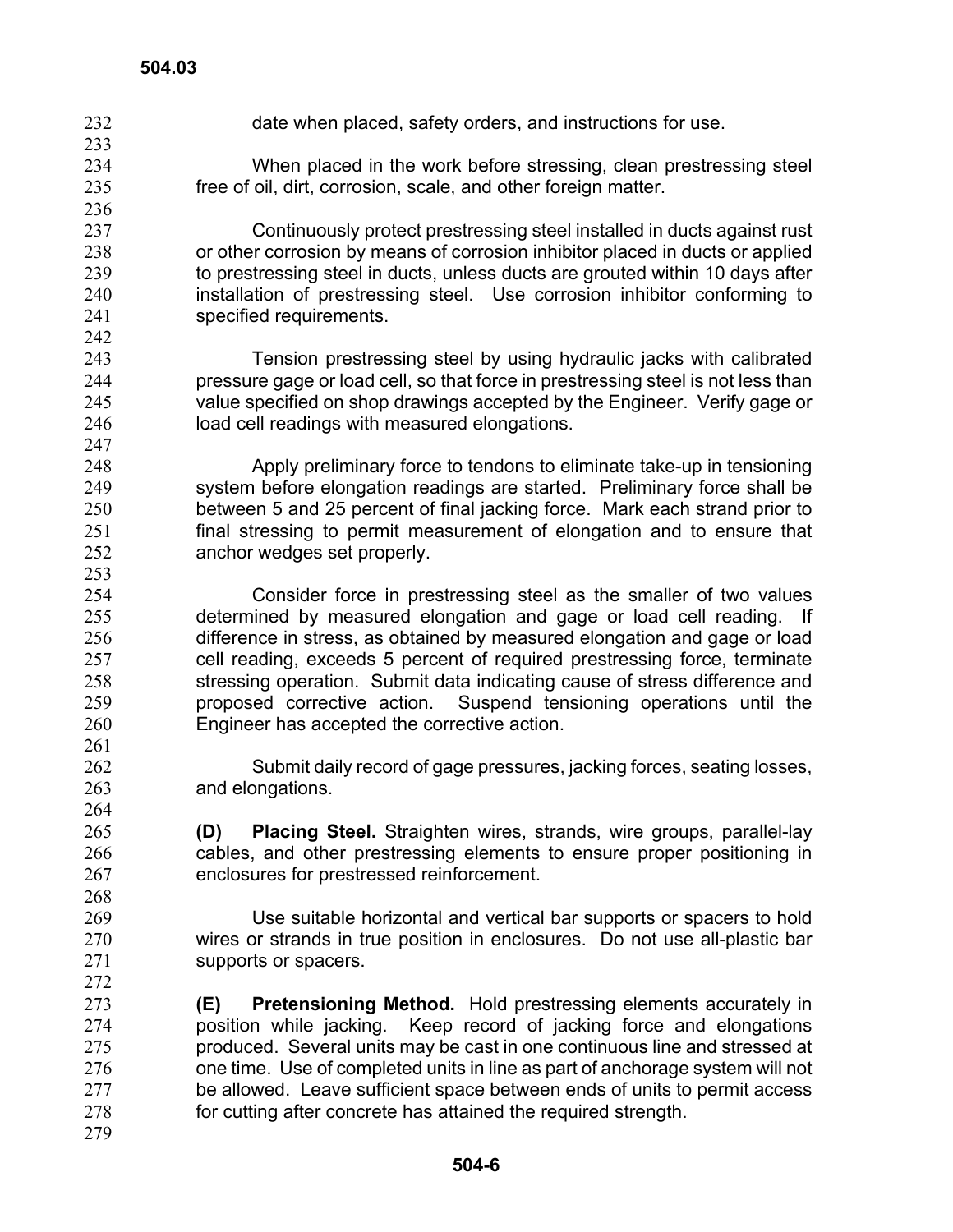When prestressing by multi-strand jacking method, apply uniform, preliminary force to strands in accordance with requirements of Subsection 504.03(C) - Prestressing Steel, before fully pretensioning. Measure initial tension of each strand by dynamometer, gage, load cell, or other means accepted by the Engineer. After initial tensioning, continue to stress strands until elongation and jacking force indicated in the contract documents have been attained. 280 281 282 283 284 285 286 287

288 289 290 291 292 If deflecting pretensioned strands, elongate strands first to a straight line; then deflect strands to final position in a manner that provides initial pretension in deflected strands, as indicated in the contract documents. Use other methods of tensioning deflected strands only with acceptance of the Engineer.

307

313

- Use low-friction devices at points of change in strand trajectory slope at time of tensioning of draped pretensioned strands.
- When creating friction on or against strands during post tensioning, perform friction test in accordance with post-tension method.
- 300 301 302 303 304 305 306 Transfer pretension force to concrete when concrete attains compressive strength of at least 4,000 pounds per square inch, unless larger value is specified in the contract documents. For prestressed piles, pretension force may be transferred to concrete when concrete attains compressive strength of 3,500 pounds per square inch, as indicated by tests on cylinders made at time of concrete placement and cured in same manner as pile.
- 308 309 310 311 312 Before transferring pretension force to members, obtain pattern acceptance and strand-releasing schedule from the Engineer. Strip or loosen forms that restrict horizontal or vertical movement of member. Do not release strands until all strands in member have been stressed and accepted by the Engineer.
- 314 315 Release hold-down anchors for deflected strands in sequence shown on shop drawings accepted by the Engineer.
	- Transfer prestress by either multiple strand release method or by single strand release method.
	- When using multiple strand release method, release symmetrical group of strands or all strands gradually and simultaneously. Transfer strand load to jacking system, then gradually release jack(s) to relax strand loads.
- 324 325 326 327 When using single strand release method, release strands by slow-heat cutting, using low oxygen flame. Do not cut strands quickly. Following sequence of pattern and schedule of strand release, slowly heat each strand by moving low oxygen flame back and forth within a distance of 6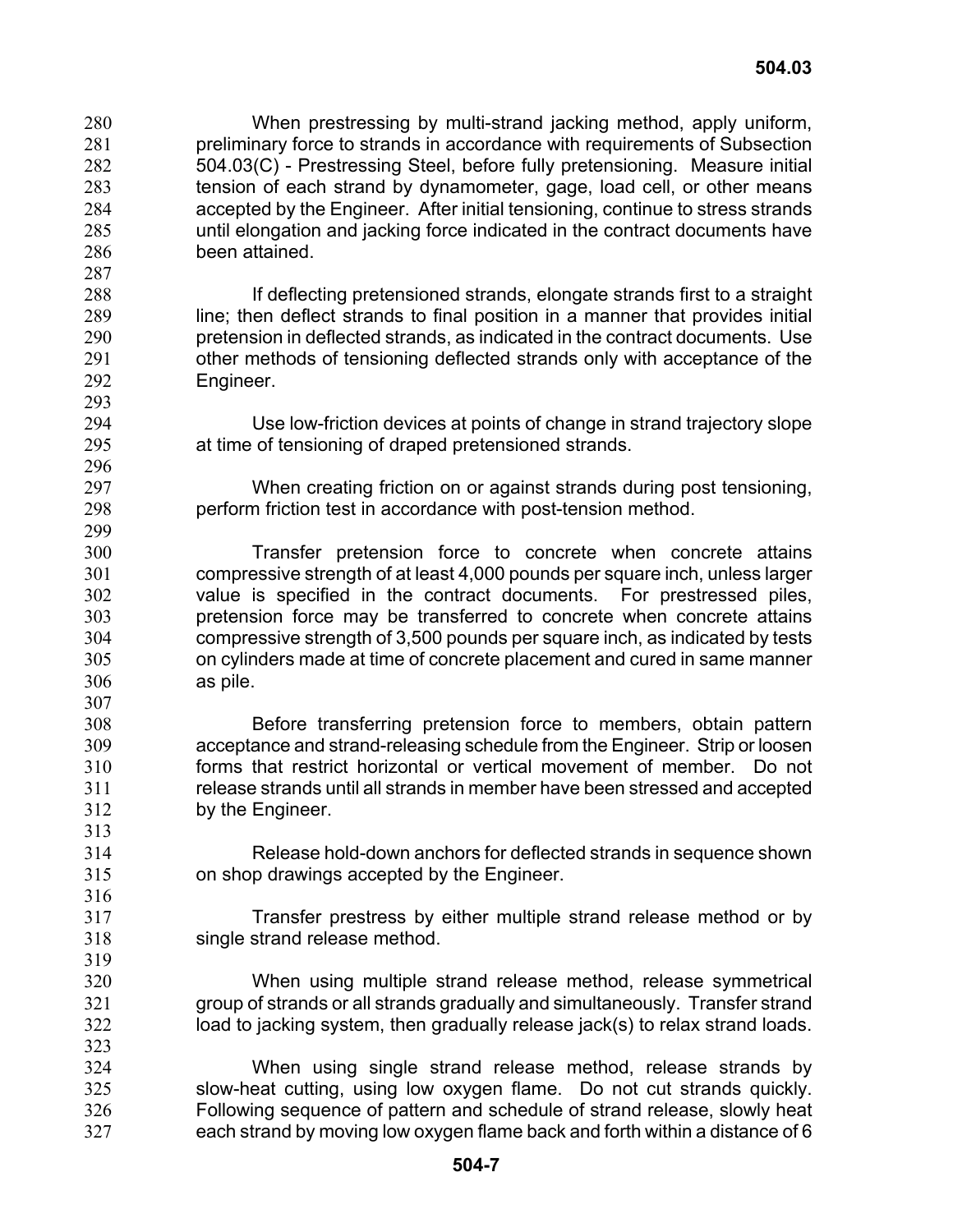330

350

356

362

inches along strand, until necking down of strand wire occurs. Allow each strand to pull itself apart. 328 329

331 332 333 334 When member ends are not continuous, cut off exposed ends of prestressing steel not embedded in concrete, flush with member ends. Heavily coat cut-off exposed ends of prestressing steel with roofing asphalt or coal tar.

> When member ends are continuous, extend prestressing steel embedded in concrete beyond member ends, as ordered by the Engineer.

**(F) Placing Concrete.** Submit production schedule at least seven days prior to casting. Place items to be encased in concrete accurately in position and secure them in a manner that prevents displacement during placing and setting of concrete.

344 345 346 347 348 349 Vibrate precast or cast-in-place unit concrete internally or externally, or use both methods. Apply internal vibration to concrete for time intervals of approximately 10 seconds and distance intervals of not more than 30 inches apart. Do not use vibrators to move concrete horizontally in form. Avoid displacement of reinforcement, prestressing strands, sheaths, shoes, and inserts.

351 352 353 354 355 Place concrete for each precast or cast-in-place unit in minimum of two continuous lifts. Do not exceed 30 minutes between placing continuous lifts of concrete. For I-beam sections, ensure that thickness of first layer is such that top of concrete is slightly above top of bottom fillet. Modify casting procedure if concrete sets before next lift is placed.

357 358 359 360 361 Make concrete test cylinders for each day's production, test, and cure them in accordance with Subsection 601.03(B) – Design and Designation of Concrete. Furnish number of cylinders and methods of test, as ordered by the Engineer. Perform testing for concrete compressive strength at location where prestressed concrete members are manufactured.

363 364 365 366 367 368 369 370 371 372 373 374 375 **(G) Curing.** Steam cure under suitable enclosure that contains live steam and minimizes moisture and heat losses. Provide initial application of steam at 2 to 4 hours after final concrete placement. If retarders are used, increase waiting period before application of steam to 4 to 6 hours. Use steam at 100 percent relative humidity. Do not apply steam directly on concrete or on forms in a manner that would cause localized high temperatures. During application of steam, increase ambient air temperature within curing enclosure at rate not to exceed 40 degrees F per hour, until the maximum temperature between 140 to 160 degrees F is reached. Maintain this temperature until desired strength of concrete is attained. In discontinuing steaming, limit rate of decrease in ambient air temperature within curing enclosure to maximum of 40 degrees F per hour, until temperature of approximately 20 degrees F above air temperature to which concrete will be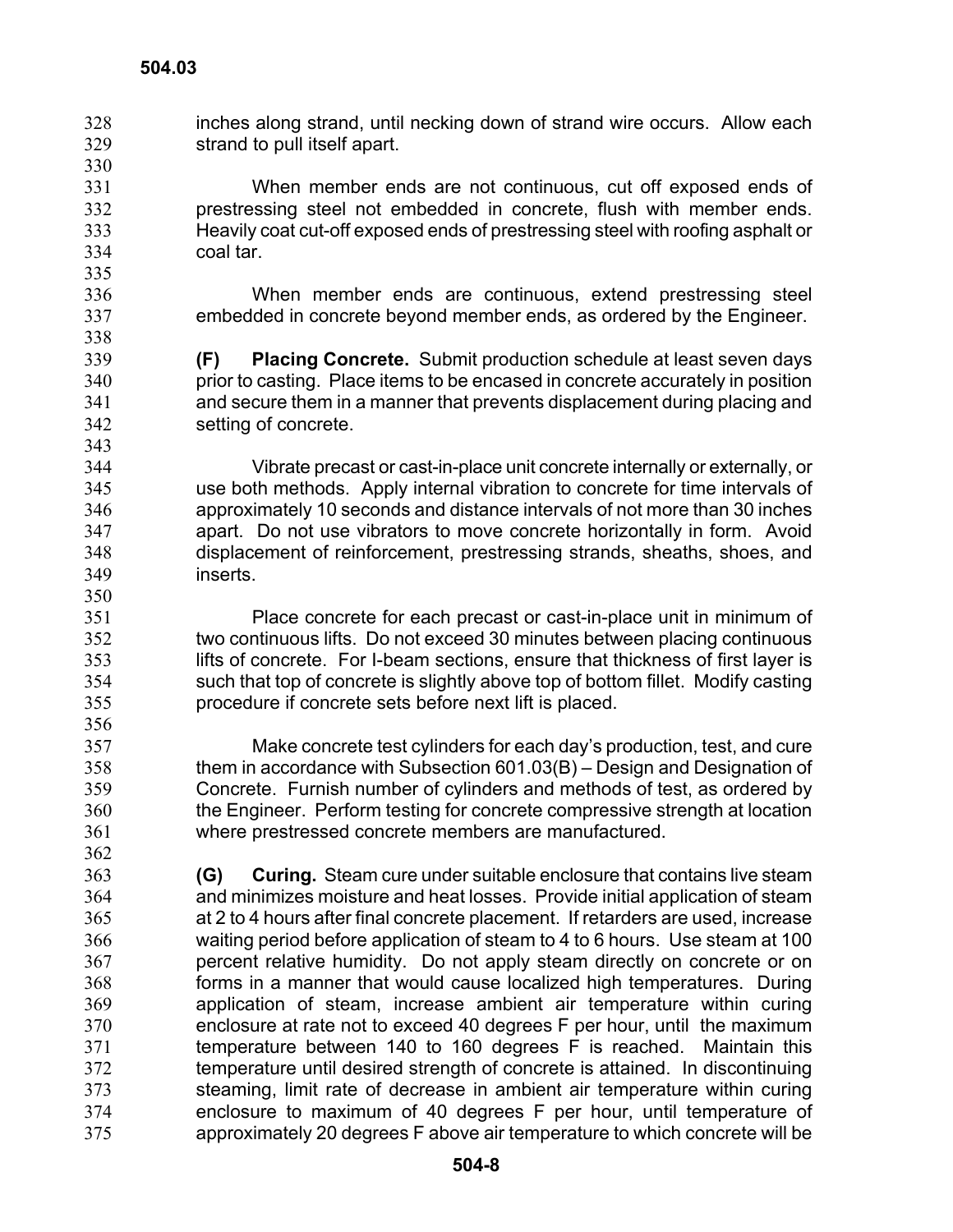exposed to has been reached. Then, expose concrete. Keep exposed surfaces wet with fog spray, wet blankets, or other methods accepted by the Engineer. Submit steam curing temperature charts. 376 377 378

> Water curing will be allowed in lieu of steam curing for prestressed members. Maintain water curing for at least 7 days after placing concrete.

If required steam or water curing is completed and time lapses before prestress is applied to units under fabrication, keep units continuously wet until units are prestressed. Submit method of continued curing.

385 386 387

411

416

## **(H) Post-tensioning Method.**

**(1) Ducts.** Use bonded-type, post-tensioned prestressed members. Install tensioned steel in holes, zinc-coated metal ducts cast in concrete. Bond tensioned steel to surrounding concrete by filling tubes or ducts with grout. Completely fill void spaces with grout, removing entrapped air and water. Grout ducts within 3 days after tensioning prestressing steel. Allow grout to set for not less than 3 days before handling, inducing loading, or stressing members.

To provide holes for placement of post-tensioned, bonded tendons, use rigid, zinc-coated ferrous metal ducts that are mortar tight, conforming to requirements of AASHTO LRFD Bridge Construction Specifications Subsection 10.8 - Ducts.

402 403 404 405 406 407 408 409 410 Fabricate metal ducts with either welded or interlocked seams. Zinc coating of welded seam will not be required. Use ducts with sufficient strength to maintain correct alignment during concrete placement. Use positive metallic connections that do not result in angle changes at joints between duct sections. Waterproof joints with tape, sheet metal, or other materials acceptable to the Engineer. Bend ducts without crimping or flattening. Zinc coating of metal transition couplings that connect ducts to anchoring devices will not be required.

412 413 414 415 Make duct alignment a smooth, parabolic curve with no visible kinks or abrupt changes in direction. Submit shop drawings to locate and align ducts. Place duct accurately, at locations shown on shop drawings.

417 418 419 420 421 422 423 For injection of grout after prestressing, provide ducts or anchorage assemblies with pipes or other suitable connections. When bars are used, furnish prestressing steel ducts with minimum inside diameter 3/8 inch larger than bar diameter. Fasten prestressing steel ducts securely in place to prevent movement. After installation in forms, cover ends of ducts as necessary to prevent entry of water or debris. If prestressing steel is installed after concrete placement,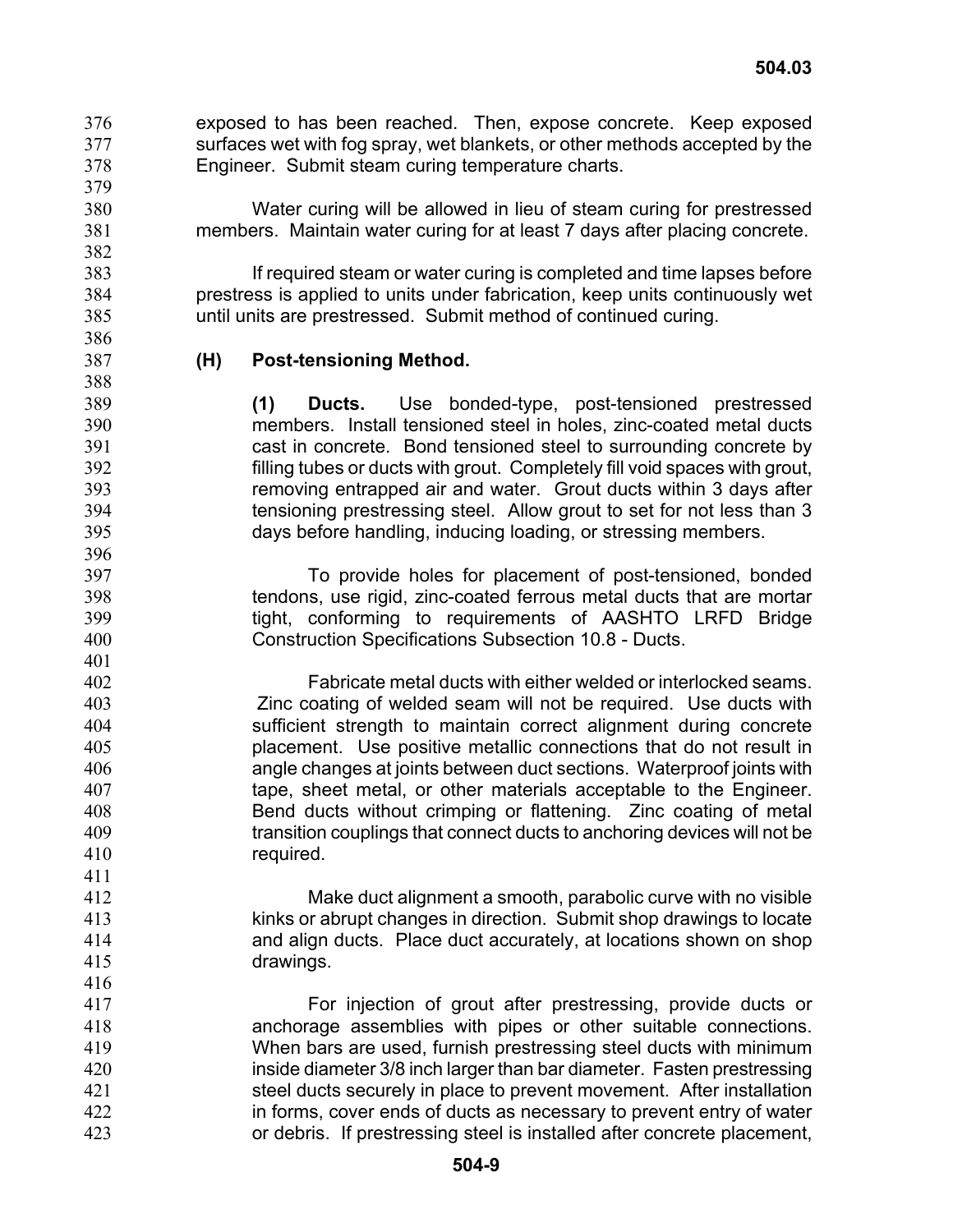| 424        | demonstrate to the Engineer that ducts are free of water and debris.                          |
|------------|-----------------------------------------------------------------------------------------------|
| 425        |                                                                                               |
| 426        | Before placing forms for top slabs of box girder cells, show that                             |
| 427        | either prestressing steel is free and unbonded in duct; or prestressing                       |
| 428        | steel has not yet been in place, and that ducts are unobstructed.                             |
| 429<br>430 |                                                                                               |
| 431        | Before post-tensioning members, show that prestressing steel<br>is free and unbonded in duct. |
| 432        |                                                                                               |
| 433        | Immediately before grouting, flush ducts thoroughly with clean                                |
| 434        | water and use compressed air to remove surplus water.                                         |
| 435        |                                                                                               |
| 436        | Use water containing either quick lime (calcium oxide) or slaked                              |
| 437        | lime (calcium hydroxide), in amount of 0.1 pound per gallon, for                              |
| 438        | flushing ducts. Use oil-free, compressed air to blow out ducts.                               |
| 439        |                                                                                               |
| 440        | For long or continuous members with draped strands of 400                                     |
| 441        | feet maximum lengths, open taps will be required at high or low points                        |
| 442        | of duct, or both.                                                                             |
| 443        |                                                                                               |
| 444        | Anchorages. Secure post-tensioned prestressing steel at<br>(2)                                |
| 445        | ends by permanent-type, positive anchoring devices. Loop tendon                               |
| 446        | anchorages will not be allowed.                                                               |
| 447        |                                                                                               |
| 448        | Anchorages shall develop at least 96 percent of actual ultimate                               |
| 449        | strength of prestressing steel, when tested in an unbonded state,                             |
| 450        | without exceeding anticipated set.                                                            |
| 451        |                                                                                               |
| 452        | Distribute load from anchoring device to concrete by devices                                  |
| 453        | that shall effectively distribute load to concrete. Anchoring devices                         |
| 454        | shall conform to the following requirements:                                                  |
| 455        |                                                                                               |
| 456        | Final unit compressive stress on concrete directly<br>(a)                                     |
| 457        | beneath plate or assembly shall not exceed 3,000 pounds per                                   |
| 458        | square inch.                                                                                  |
| 459        |                                                                                               |
| 460        | Bending stresses in plates or assemblies induced by pull<br>(b)                               |
| 461        | of prestressing shall not exceed yield point of material or cause                             |
| 462        | visible distortion in anchorage plate when applying 95 percent                                |
| 463        | of specified ultimate tensile strength of tendons.                                            |
| 464        |                                                                                               |
| 465        | Steel distribution plates or assemblies may be omitted if                                     |
| 466        | anchoring devices furnished are used in conjunction with steel grillage                       |
| 467        | embedded in concrete and adequately sized to distribute compressive                           |
| 468        | stresses to concrete.                                                                         |
| 469        |                                                                                               |
| 470        | After completion of duct grouting, clean concrete surfaces by                                 |
| 471        | abrasive blasting and expose clean aggregate.                                                 |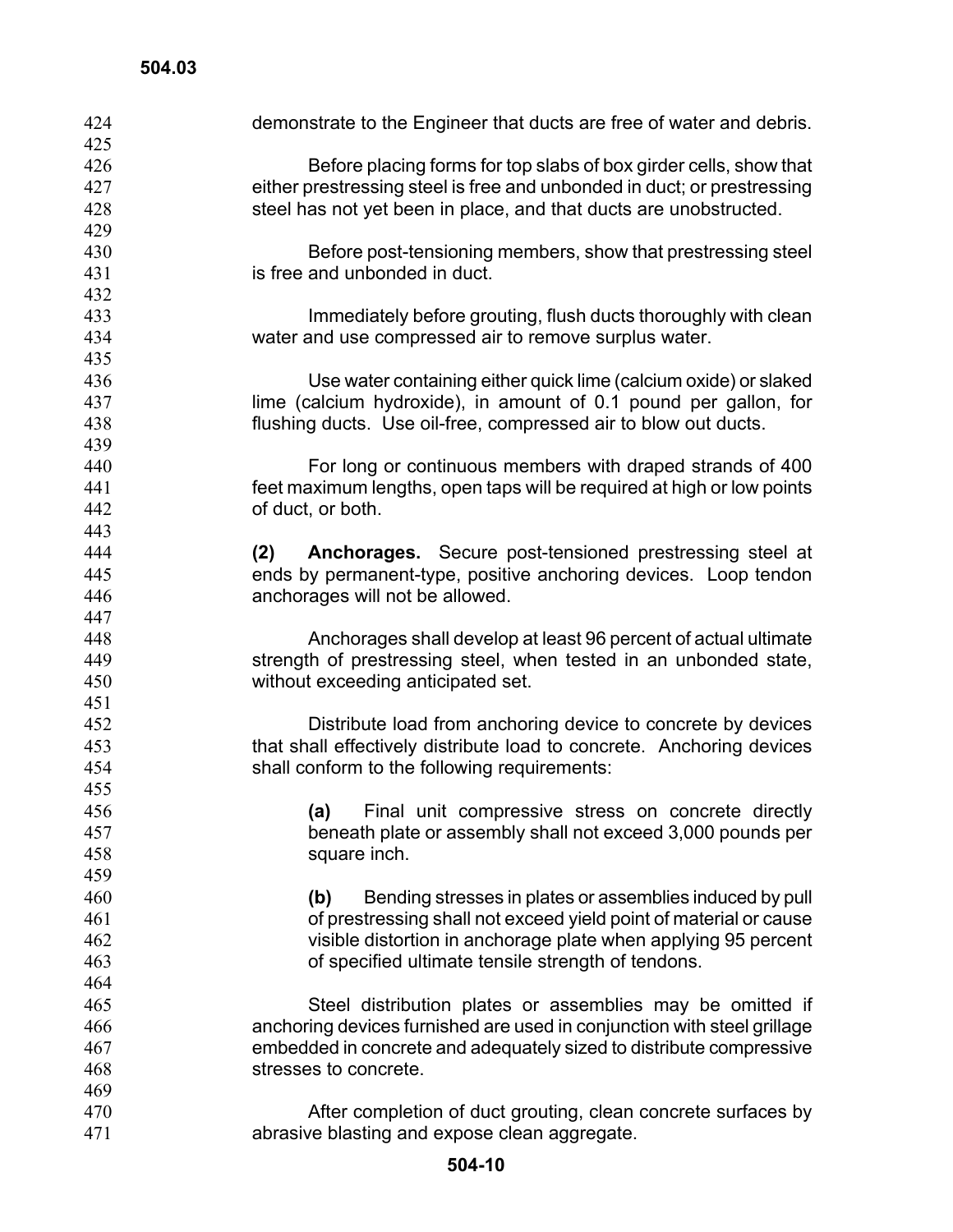When end of post-tensioned assembly will not be covered by concrete, recess anchoring devices so that ends of prestressing steel and all parts of anchoring devices are at least 2 inches inside end surface of members. Following post-tensioning, fill recesses with grout and finish flush.

**(3) Friction Tests.** Prior to final tensioning of prestressing steel, first submit test procedures, then conduct friction tests to verify friction losses used in calculating working force. Conduct at least two friction tests for each different tendon or duct length and profile. Submit test results at completion of testing. Consider testing costs to be incidental to prestressing operation. The Engineer will not pay for conducting tests and submitting test procedures and results separately.

488 489 490 491 492 493 494 495 496 497 **(4) Tensioning Process.** Strands in each tendon, except for those in flat ducts with not more than four strands, shall be stressed simultaneously with a multi-strand jack. Unless otherwise indicated in the contract documents or shop drawings accepted by the Engineer, tendons in continuous post-tensioned members shall be tensioned by jacking at each end of tendon. For straight tendons and when oneend stressing is indicated in the contract documents, tensioning may be performed by jacking from one end or both ends of tendon, at the Contractor's option.

> Conduct tensioning process to allow tension and elongation to be measured. Do not apply loads to concrete until strength specified for pretensioning method is attained. Apply loads no sooner than 10 days after last concrete placement. Stressing sequence shall be such that temporary, lateral eccentricity is minimized.

**(5) Grouting.** Prepackage grouts in moisture proof containers. Indicate application, date of manufacture, lot number and mixing instructions in grout bags. Any change of materials or material sources requires new testing and certification of the conformance of the grout with this Specification. Furnish to the Engineer and the Contractor a copy of the Quality Control Date Sheet for each lot number and shipment sent to the job site. Test materials with a total time from manufacture to usage in excess of six months and certify that the product conforms to the QC Control Specifications before use. Remove and replace materials if test does not conform to QC Control Specifications.

- 516 517 Mix grout material in accordance with the manufacturer's recommendations.
- 518 519 Grout shall not contain aluminum powder or components,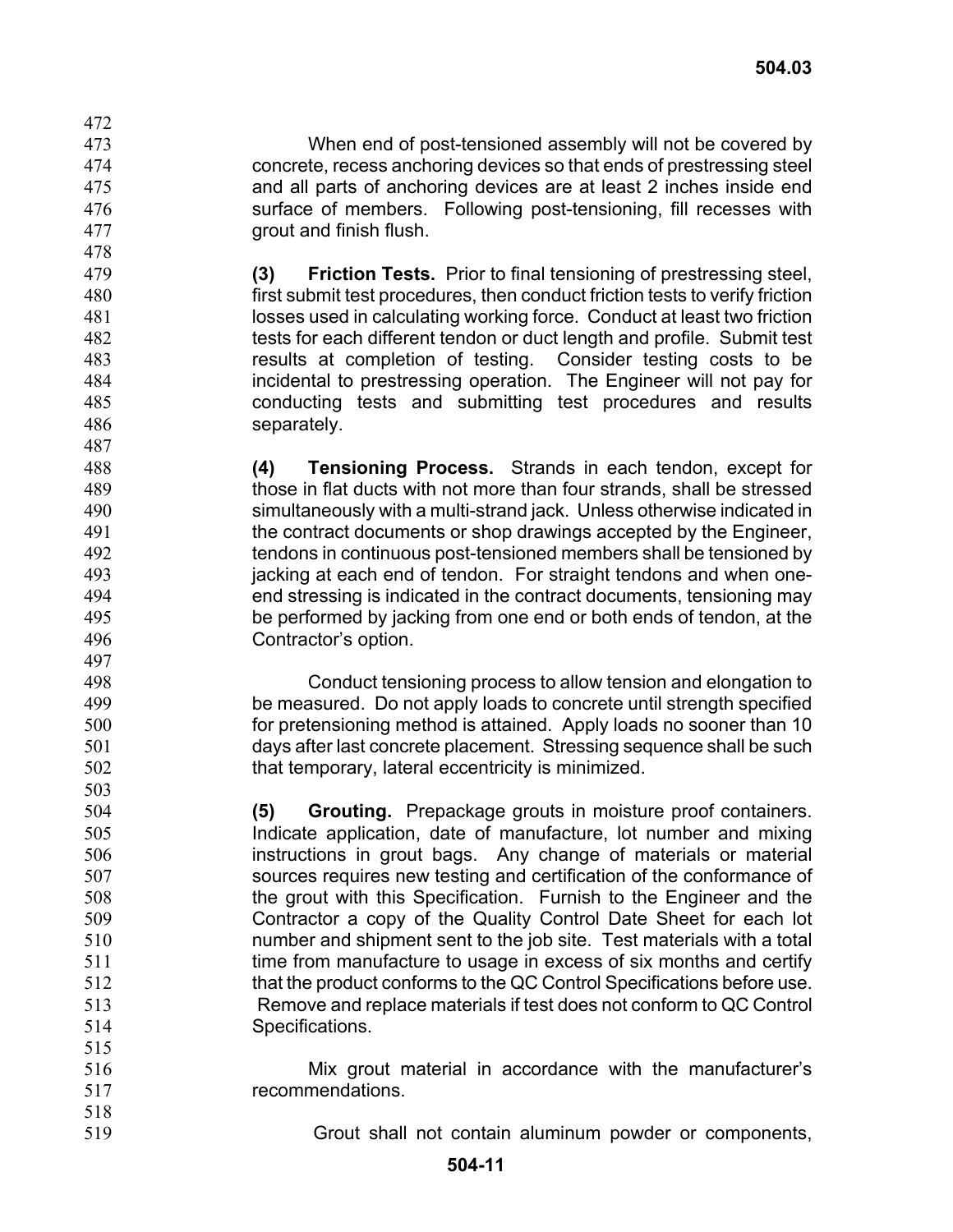520 which produce hydrogen, carbon dioxide or oxygen gas. 521 522 523 524 525 526 Use the following standard and modified ASTM test methods conducted at normal laboratory temperature (65 to 78 degrees F) and conditions in Table 504.03-1 – Grout Properties to determine grout to be in compliance with requirements.

| Table 504.03-1 - Grout Properties                       |                                                              |                      |  |
|---------------------------------------------------------|--------------------------------------------------------------|----------------------|--|
| Property                                                | <b>Test Value</b>                                            | <b>Test Method</b>   |  |
| <b>Total Chloride lons</b>                              | Max. 0.08 percent by<br>weight of cementitious<br>material   | <b>ASTM C 1152</b>   |  |
| Fine Aggregate<br>(if utilized)                         | 99 percent passing No.<br>50 Sieve<br>$(300 \text{ micron})$ | <b>ASTM C 136*</b>   |  |
| Hardened Height<br>Change $@$ 24 hours<br>and 28 days   | 0.0 percent to<br>$1.0 + 0.2$ percent                        | <b>ASTM C 1090**</b> |  |
| Expansion                                               | 2.0 percent for up to<br>three hours                         | ASTM C 940           |  |
| Compressive<br>Strength 28 days<br>(Average of 3 cubes) | 7,000 psi                                                    | ASTM C 942           |  |
| Initial Set of Grout                                    | Min. three hours<br>Max. 12 hours                            | <b>ASTM C 953</b>    |  |

527 528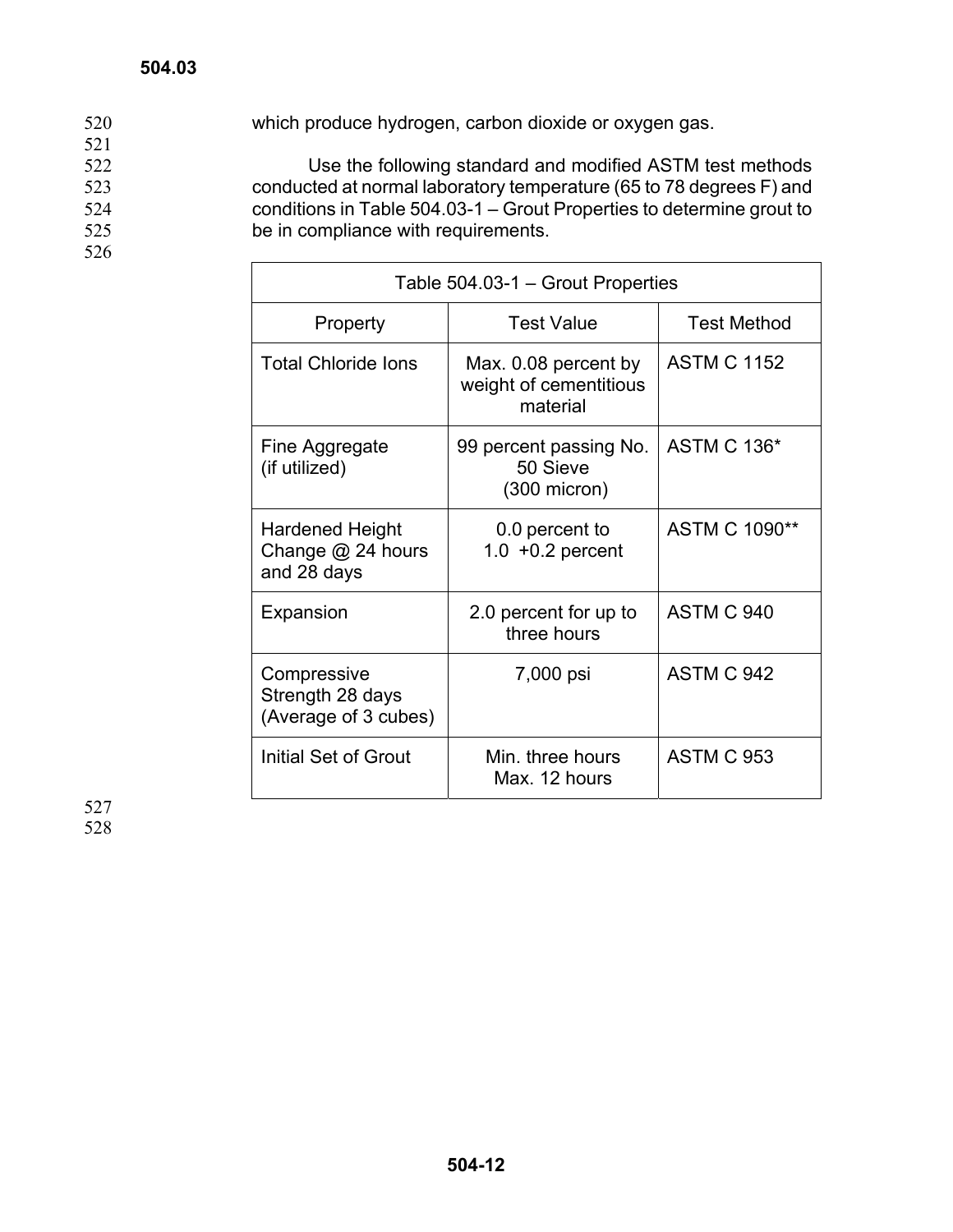|                                                                                                                                                                                                                                                                                                                                                                                     | Table 504.03-1 – Grout Properties (Continued)     |                    |  |  |
|-------------------------------------------------------------------------------------------------------------------------------------------------------------------------------------------------------------------------------------------------------------------------------------------------------------------------------------------------------------------------------------|---------------------------------------------------|--------------------|--|--|
| Property                                                                                                                                                                                                                                                                                                                                                                            | <b>Test Value</b>                                 | <b>Test Method</b> |  |  |
| $***$<br>Fluidity Test<br>Efflux Time from<br><b>Flow Cone</b>                                                                                                                                                                                                                                                                                                                      |                                                   |                    |  |  |
| (a) Immediately<br>after mixing                                                                                                                                                                                                                                                                                                                                                     | Min. 20 Second.<br>Max. 30 Second.                | <b>ASTM C 939</b>  |  |  |
|                                                                                                                                                                                                                                                                                                                                                                                     | <b>Or</b><br>Min. nine Second.<br>Max. 20 Second. | ASTM C 939****     |  |  |
| $(b)$ 30 minutes                                                                                                                                                                                                                                                                                                                                                                    | Max. 30 Second.                                   | <b>ASTM C 939</b>  |  |  |
| after mixing with<br>remixing for 30<br>second.                                                                                                                                                                                                                                                                                                                                     | Or<br>Max. 30 Second.                             | ASTM C 939****     |  |  |
| Bleeding @ three<br>hours                                                                                                                                                                                                                                                                                                                                                           | Max. 0.0 percent                                  | ASTM C 940*****    |  |  |
| Permeability @ 28<br>days                                                                                                                                                                                                                                                                                                                                                           | Max. 2500 coulombs<br>At 30 V for six hours       | <b>ASTM C 1202</b> |  |  |
| * Use ASTM C 117 procedure modified to use No. 50 sieve.<br>Determine percent passing No. 50 sieve after washing sieve.<br>** Modify ASTM C 1090 to include verification at both 24 hours<br>and 28 days.<br>*** Achieve adjustments to flow rates by strict compliance with<br>manufacturer's recommendations.<br>**** Grout fluidity shall meet with standard ASTM C939 flow cone |                                                   |                    |  |  |

test or modified test described herein. Modify ASTM C939 test by filling cone to top instead of to standard level. Efflux time is time to fill one liter container placed directly under flow cone.

529 530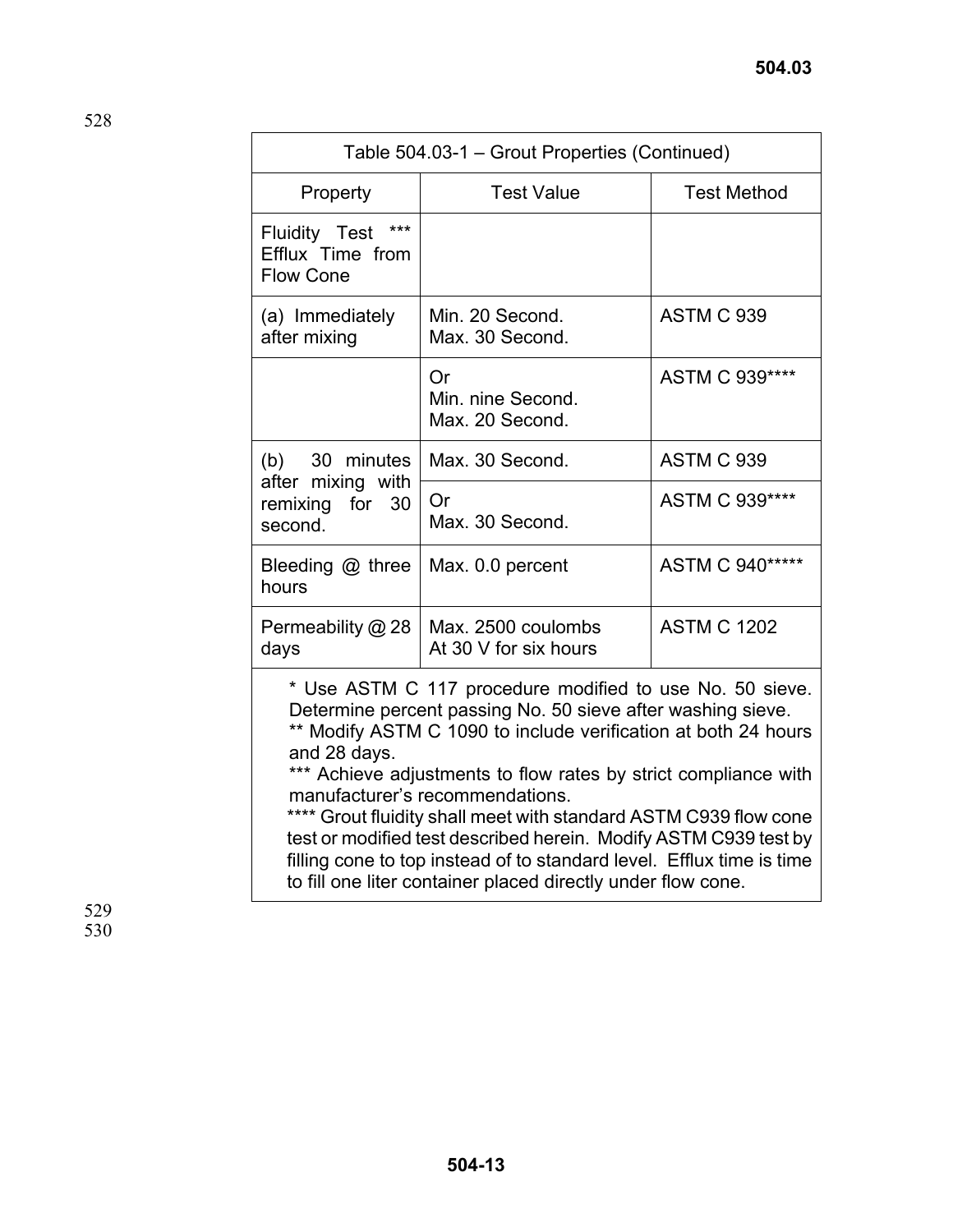530

| Table 504.03-1 – Grout Properties (Continued) |  |  |
|-----------------------------------------------|--|--|
|                                               |  |  |

\*\*\*\*\* Modify ASTM C940 to conform with wick induced bleed test as follows:

- (a) Use wick made of 20 inch length of ASTM A 416 seven wire 0.5 inch diameter strand. Wrap strand with 2 inch wide duct or electrical tape at each end prior to cutting to avoid splaying of wires when cut. Degrease (with acetone or hexane solvent) and wire brush to remove any surface rust on strand before temperature conditioning.
- (b) Condition dry ingredients, mixing water, prestressing strand and test apparatus overnight at 65 to 75 degrees F.
- (c) Mix conditioned dry ingredients with conditioned mixing water and place 800 milliliters of resulting grout into 1,000 milliliters graduate cylinder. Measure and record level of top of grout.
- (d) Completely insert strand into graduate cylinder. Center and fasten strand so it remains essentially parallel to vertical axis of cylinder. Measure and record level of top of grout.
- (e) Store mixed grout at temperature range listed above in (b).
- (f) Measure level of bleed water every 15 minutes for first hour and hourly for two successive readings thereafter.
- (g) Calculate bleed water, if any, at end of three hour test period and resulting expansion per procedures outlined in ASTM C940, with quantity of bleed water expressed as percent of initial grout volume. Note if bleed water remains above or below top of original grout height. Note if any bleed water is absorbed into specimen during test.

532 533 534 540 Perform a conditioned laboratory high temperature grout fluidity test as described below using production grouting equipment utilizing both mixing and storage tanks. Grouts must conform to requirements for grout physical properties including initial fluidity test. For test to be successful, grout must have an efflux time of not greater than 30 seconds at end of one hour test period. Efflux time may be determined by either ASTM C939 or the modified ASTM C939 described herein. (a) Perform test in temperature conditioned laboratory.

- Condition room, grout, water, duct, pump, mixer and all other equipment to be used to temperature of 90 degrees F for minimum of 12 hours prior to test.
- 544 545 (b) Use 400 feet  $(\pm 10 \text{ feet})$  of duct (tube) for test. Use duct with a nominal inside diameter of 1 inch.
- 546

541 542 543

531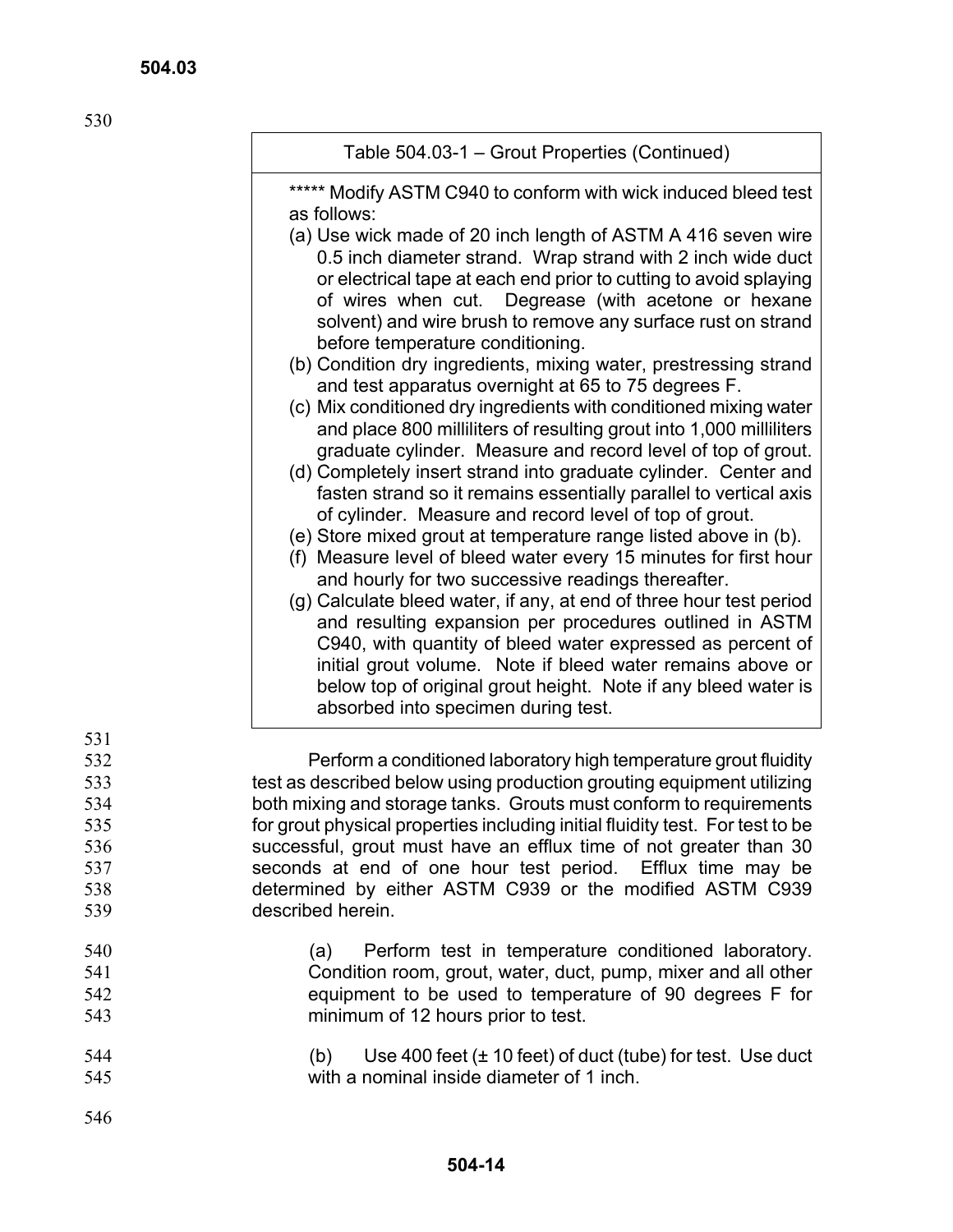(c) Mix grout to specified water content. Pump grout through duct until grout discharges from outlet end of duct and is returned to pump. 546 547 548

549 550 551 552 (d) Start one hour test period after duct is completely filled with grout. Record time to circulate grout through duct. Constantly pump and recirculate grout into commercial grout mixer storage tank.

553

(e) Pump and recirculate grout for a minimum of one hour.

(f) Record at 15 minute intervals throughout test period, pumping pressure at inlet, grout temperature, and fluidity at discharge outlet.

Perform ACTM as outlined in Appendix B of "Specification for Grouting of Post-Tensioning Structures" published by the Post-Tensioning Institute. Report time to corrosion for both grout being tested and control sample using a 0.45 water-cement ratio neat grout. Grout shows a longer average time to corrosion in ACTM than control sample and time to corrosion exceed 1,000 hours is considered satisfactory.

Use grouting equipment capable of grouting at pressure of at least 100 pounds per square inch; and equipped with pressure gage having full-scale reading of not more than 300 pounds per square inch.

> Use standby flushing equipment capable of developing pumping pressure of 250 pounds per square inch and flushing partially grouted ducts.

> Clean ducts and remove water and deleterious materials that would impair bonding of grout or interfere with grouting procedures.

> Use grout that will pass through screen with 0.07087-inch maximum clear openings prior to being introduced into grout pump.

Fit grout injection pipes, vents, and ejection pipes with positive mechanical shutoff valves that can withstand pumping pressures. Do not remove or open valves and caps until grout has set. Prevent leakage of grout through anchorage assembly by positive mechanical means.

Pump grout through duct and continuously waste grout at outlet until no visible slugs of water or air are ejected; and efflux time of ejected grout is not less than 11 seconds.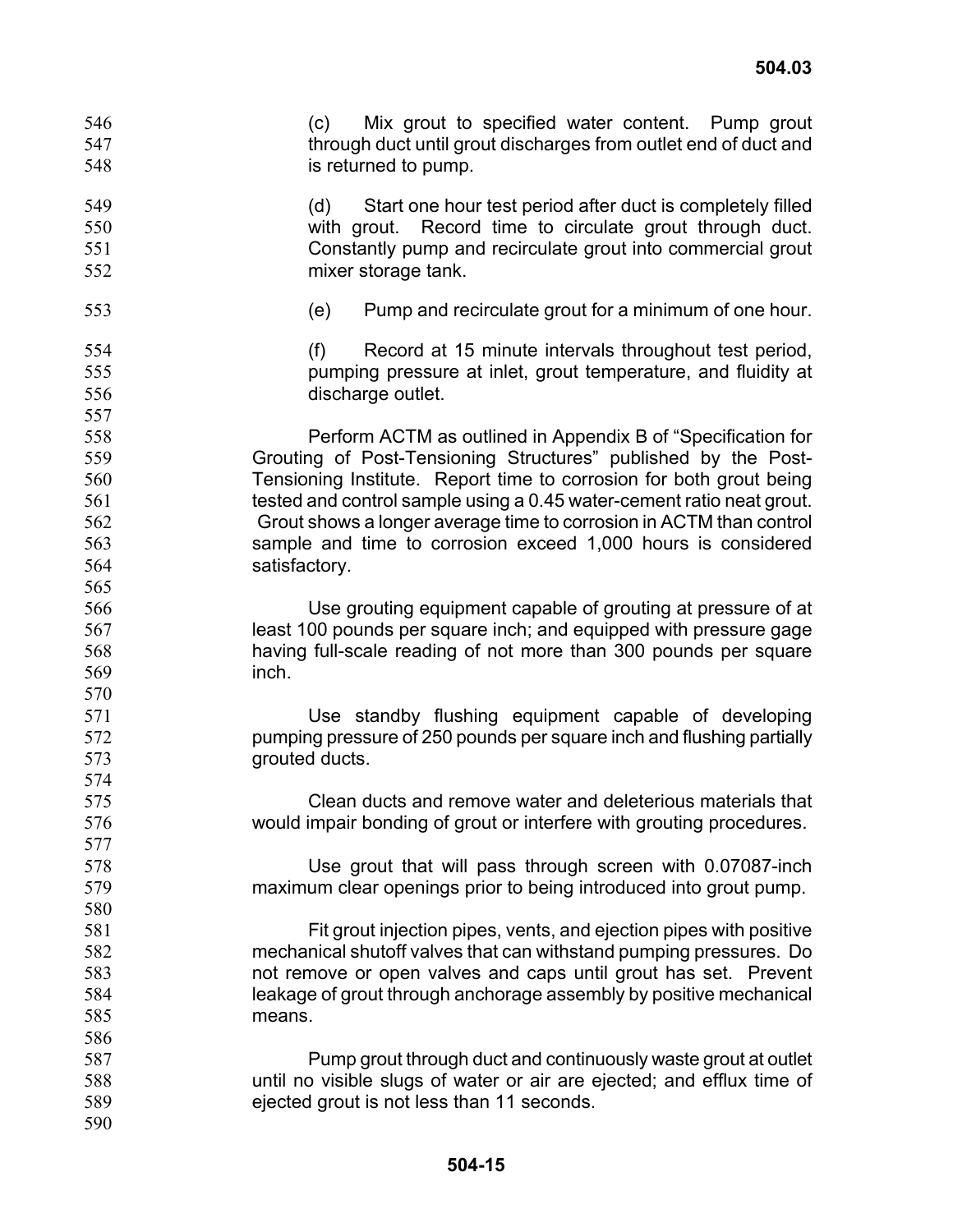| 591 | Close outlet and allow pumping pressure to build to a minimum                |
|-----|------------------------------------------------------------------------------|
| 592 | of 75 pounds per square inch before inlet valve is closed.                   |
| 593 |                                                                              |
| 594 | Grout shall not be above 90 degrees F during mixing or                       |
| 595 | pumping. If necessary, cool mixing water.                                    |
| 596 |                                                                              |
| 597 | Handling, Storage, and Transportation. Precast pretensioned<br>(1)           |
| 598 | members may be handled immediately after transferring prestressing forces    |
| 599 | to concrete. Post-tensioned members may be handled three days after grout    |
| 600 | in hole or duct has set. For members with combination of both pretensioning  |
| 601 | and post-tensioning, the Engineer will determine time of handling.           |
| 602 |                                                                              |
| 603 | If stressing of prestressed members is not performed in a continuous         |
| 604 | operation, do not handle or disturb prestressed members until they are       |
| 605 | stressed to sustain all forces and bending moments due to handling.          |
| 606 |                                                                              |
| 607 | Maintain beams and girders in upright position. Pick up and support          |
| 608 | beams and girders at points near their ends. Pick up piles at pick-up points |
| 609 | indicated in the contract documents. Support piles at pick-up points. Piles  |
| 610 | may be supported at other locations when accepted by the Engineer in         |
| 611 | writing.                                                                     |
| 612 |                                                                              |
| 613 | Stabilize storage areas and provide suitable foundations for precast         |
| 614 | prestressed members.                                                         |
| 615 |                                                                              |
| 616 | Separate and support stacked members by battens placed across full           |
| 617 | width of each bearing location. Arrange battens in same vertical planes and  |
| 618 | at support locations as described in this subsection. Stack members so that  |
| 619 | lifting devices are accessible and undamaged. Do not use upper members of    |
| 620 | stacked tier as storage areas for shorter members or heavy equipment.        |
| 621 |                                                                              |
| 622 | During transportation, make provisions for supporting members as             |
| 623 | described in this subsection, with adequate bracing to maintain vertical     |
| 624 | position and dampen vibrations. Provide adequate padding material between    |
| 625 | tie chains or cables to prevent chipping of concrete.                        |
| 626 |                                                                              |
| 627 | Take measures to prevent precast units from cracking or damage               |
| 628 | during storage, hoisting, and handling. Replace units damaged by improper    |
| 629 | storing or handling at no increase in contract price or contract time.       |
| 630 |                                                                              |
| 631 | Submit working drawings for proper member support at each stage of           |
| 632 | handling, storage, transportation and placing prior to concrete placement of |
| 633 | diaphragms. Member support shall minimize warping, bowing and the            |
| 634 | possibility of loss of support or bearing.                                   |
| 635 |                                                                              |
| 636 | Do not store member on road travelway or shoulder.                           |
| 637 |                                                                              |
| 638 | Do not place member when wind velocity could cause member to                 |